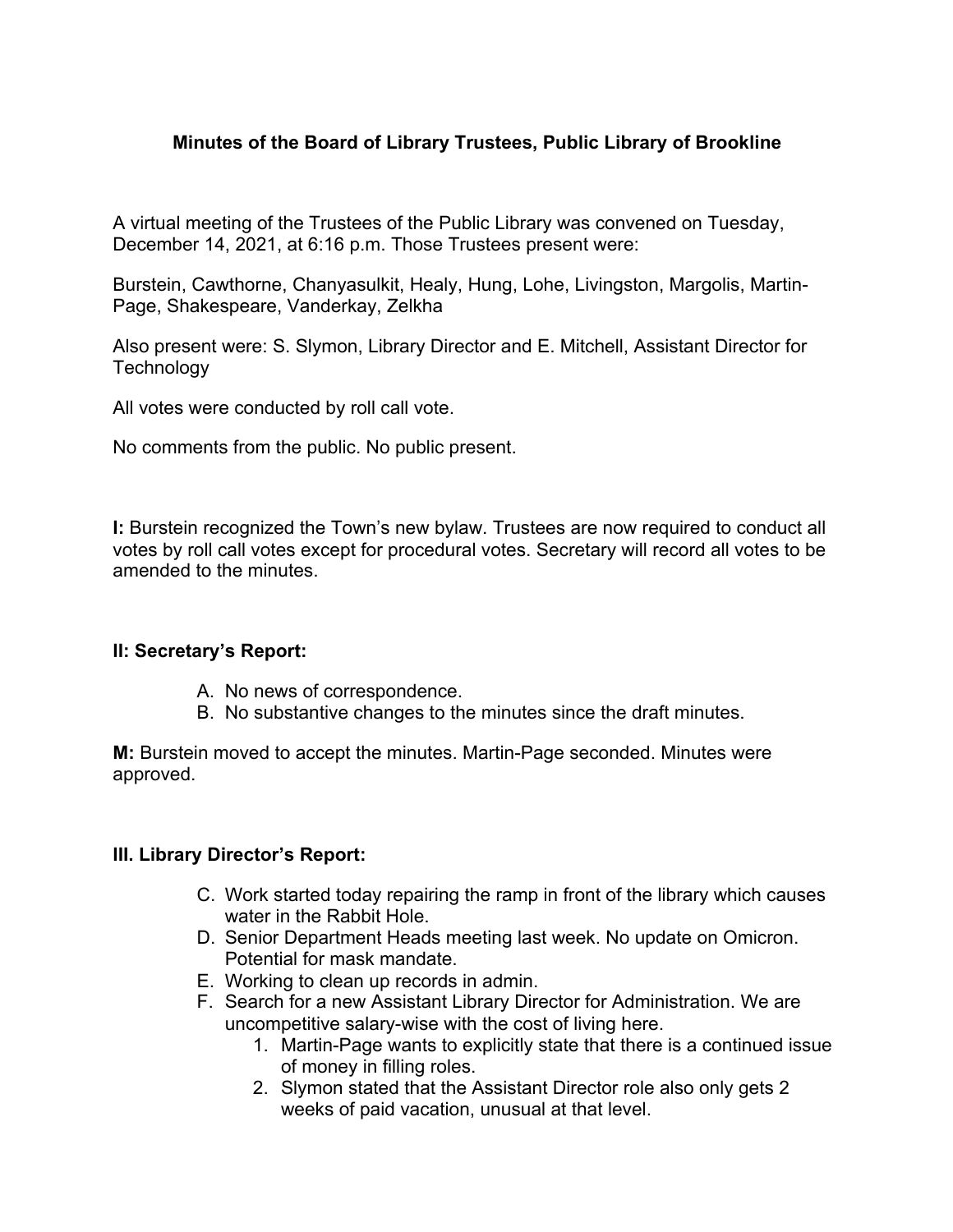- G. Proposal to reclassify the Assistant Library Director for Administration position was denied. Discussed collecting and organizing data (from MBLC) on comparable libraries with the role. Hours and Staffing committee to put together a report by the February Trustees meeting.
- H. Margolis suggested amending the next year's budget in town meeting.
- I. Discussion of state waivers: Every town in MA needs to fund their library at slightly higher than the previous year to remain certified and be eligible to receive state aid. For the past two years we have not voted to fund the library appropriately to be certified. We applied for waivers and received a waiver last year (as did many others) for COVID reasons. Less libraries applied for 2021 and the decisions have not been made yet. They will vote at their February meeting. We want to avoid this process in the future if possible.

# **IV. Committee Reports:**

J. Honors Committee proposed that any retiring trustee in good standing from 2020 onward be honored with an entry in the newsletter. A trustee of 10 years or more will get a bookplate in 500 books.

**M:** Lohe moved to accept the proposal. Shakespeare seconded. Discussion of the honoring entry being sent into the TAB as well. Need to inform the Trustee being honored before placing the bookplates. Unanimously passed.

> K. Public Expression Committee discussed displaying signs/flags on the library building/grounds. Proposed a policy stating that signs can only relate to library services and must be approved by the director. Possible amendment to provide for US, MA, and Brookline flags. The town already has a policy providing for those flags.

**M:** Margolis moved to accept the proposal. Healy seconded. Concerns that the policy restricts advertising programs/services offered by other town departments. Discussed reinstating Pride and Black Lives Matter flags. Trustees feel these flags advertise the library's values and make people feel welcome. Trustees worry about excluding people and where to draw the line concerning which flags to include. Discussion ensued about government neutrality. Suggestion of focusing on programs for oppressed groups instead of more broad signs/flags. Discussion of possible legal issues and the Trustees' willingness to face a lawsuit over these flags. Margolis put forward an amendment to specify that signs relating to library and town programs and services are allowed. Majority voted to deny original motion and amendment.

L. Strategic Planning Committee will offer a report next meeting.